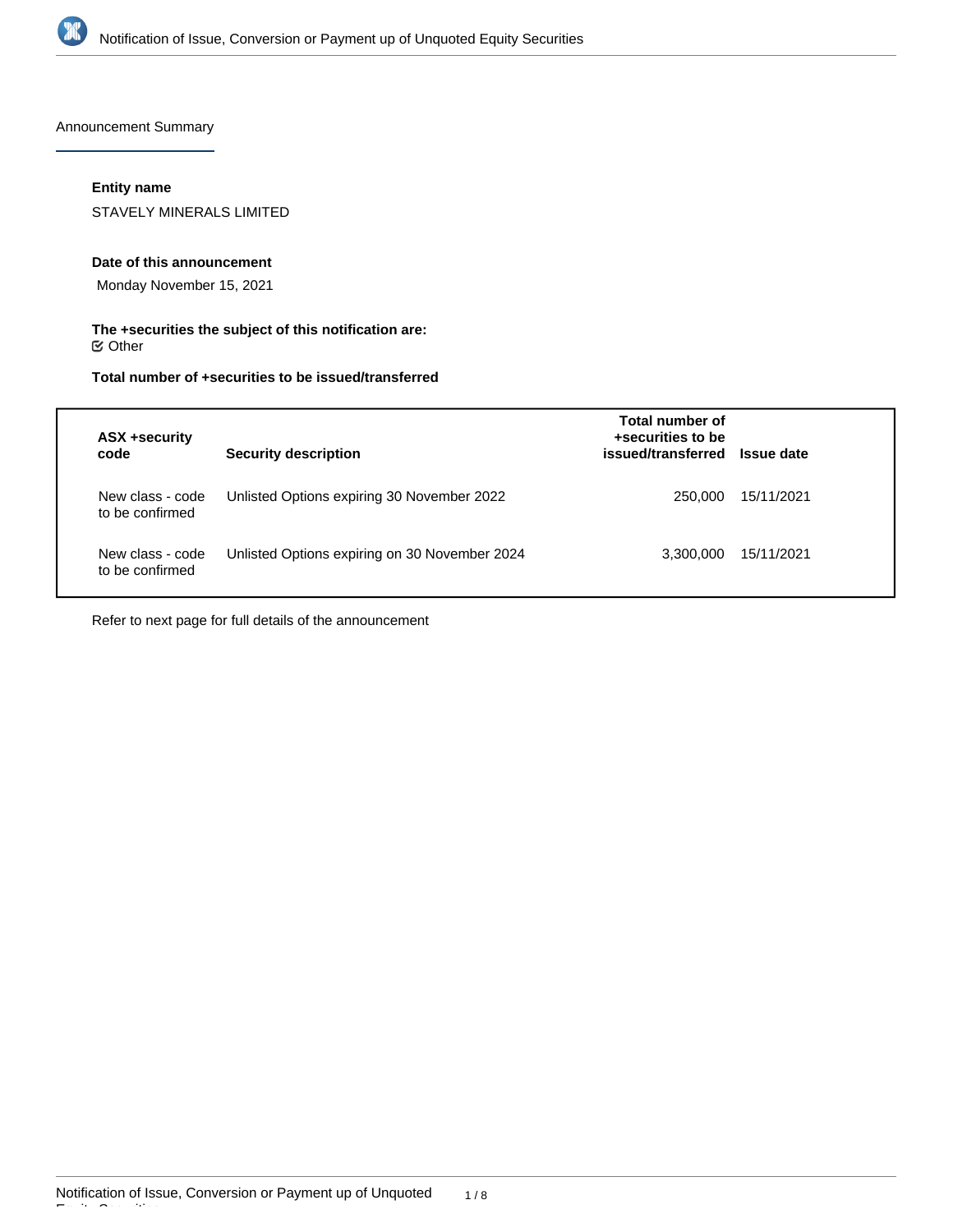

Part 1 - Entity and announcement details

# **1.1 Name of entity**

STAVELY MINERALS LIMITED

We (the entity named above) give notice of the issue, conversion or payment up of the following unquoted +securities.

**1.2 Registered number type**

ABN

**Registration number** 33119826907

**1.3 ASX issuer code**

SVY

# **1.4 The announcement is**

New announcement

# **1.5 Date of this announcement**

15/11/2021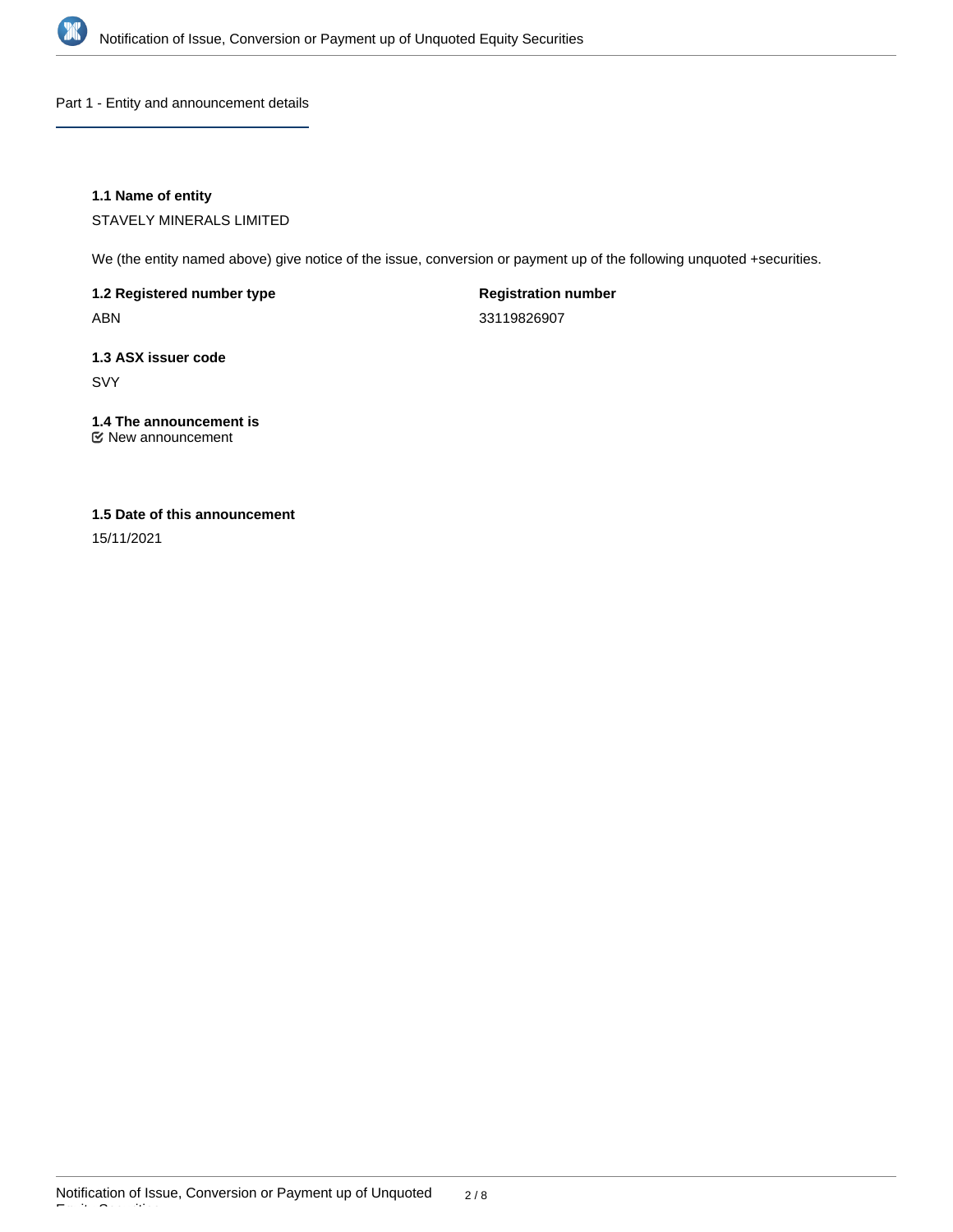

# Part 2 - Issue details

**2.1 The +securities the subject of this notification are:**

Other

# **Please specify**

Unlisted Director Options

# **2.2a This notification is given in relation to an issue of +securities in a class which is not quoted on ASX and which:**

does not have an existing ASX security code ("new class")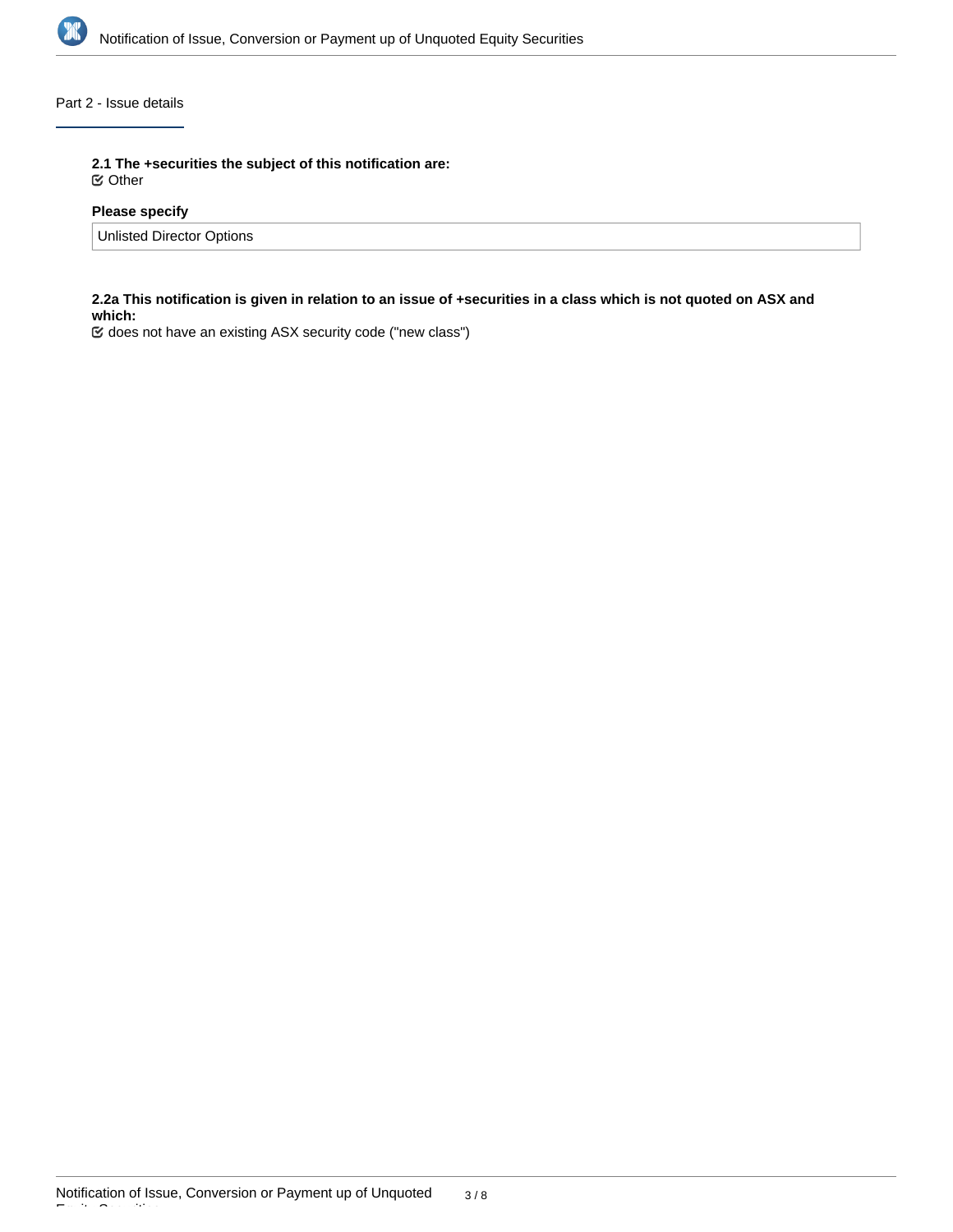

Part 3C - number and type of +securities the subject of this notification (new class) where issue has not previously been notified to ASX

### in an Appendix 3B

### **New +securities**

| ASX +security code                                                                                                                                       | +Security description                      |  |
|----------------------------------------------------------------------------------------------------------------------------------------------------------|--------------------------------------------|--|
| New class - code to be confirmed                                                                                                                         | Unlisted Options expiring 30 November 2022 |  |
| +Security type                                                                                                                                           | <b>ISIN code</b>                           |  |
| Options                                                                                                                                                  |                                            |  |
| Date the +securities the subject of this notification were issued                                                                                        |                                            |  |
| 15/11/2021                                                                                                                                               |                                            |  |
| Will all the +securities issued in this class rank equally in all respects from their issue date?<br>$\mathfrak{C}$ Yes                                  |                                            |  |
|                                                                                                                                                          |                                            |  |
| Have you received confirmation from ASX that the terms of the +securities are appropriate and equitable under<br>listing rule 6.1?<br>$\mathfrak{C}$ Yes |                                            |  |
| Please provide a URL link for a document lodged with ASX setting out the material terms of the +securities being<br>issued.                              |                                            |  |

[https://57f74567-ce1b-45ab-a71b-954db2250d3b.filesusr.com/ugd/18fadc\\_7bd5fe406be8400e8a8cf3da325bbae5.pdf](https://57f74567-ce1b-45ab-a71b-954db2250d3b.filesusr.com/ugd/18fadc_7bd5fe406be8400e8a8cf3da325bbae5.pdf)

# Options Details

| +Security currency      | <b>Exercise price</b> | Expiry date |
|-------------------------|-----------------------|-------------|
| AUD - Australian Dollar | AUD 0.66000000        | 30/11/2022  |

**Details of the existing class of +security that will be issued upon exercise or conversion of this new class of company option**

**Other** 

Equity Securities

### **Description**

Unlisted Options expiring 30 November 2022

# **Any other information the entity wishes to provide about the +securities the subject of this notification**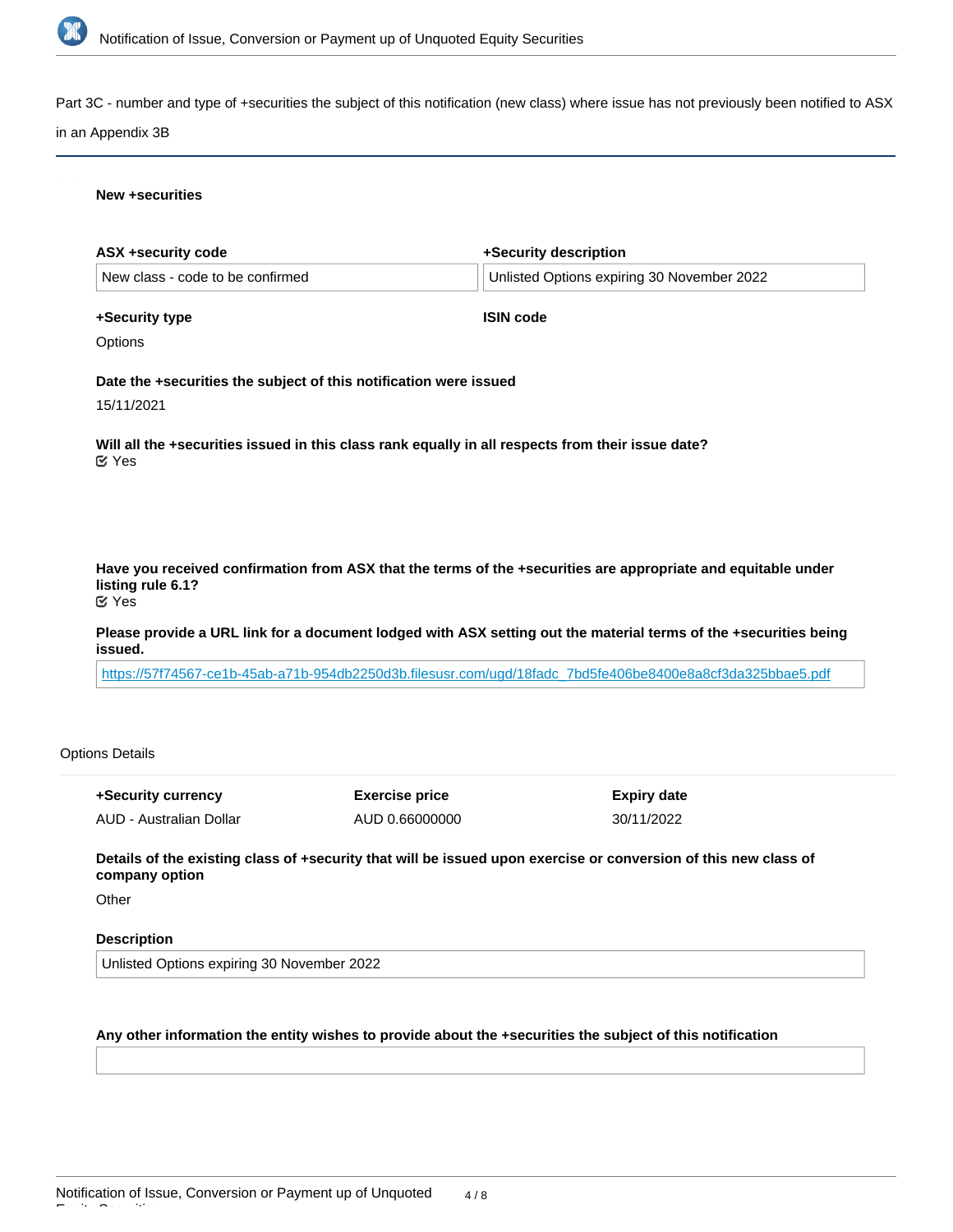

| Please provide any further information needed to understand the circumstances in which you are notifying the       |
|--------------------------------------------------------------------------------------------------------------------|
| issue of these +securities to ASX, including why the issue of the +securities has not been previously announced to |
| the market in an Appendix 3B                                                                                       |

The issue of securities has been previously announced to the market in an Appendix 3B on 7 October 2021.

### Issue details

# **Number of +securities**

250,000

#### **Were the +securities issued for a cash consideration?**

No

### **Please describe the consideration being provided for the +securities**

Sign-on Options to new Stavely Director, Robert Dennis

#### **Purpose of the issue**

**Other** 

# **Additional Details**

### **New +securities**

| ASX +security code               | +Security description                         |  |
|----------------------------------|-----------------------------------------------|--|
| New class - code to be confirmed | Unlisted Options expiring on 30 November 2024 |  |
|                                  |                                               |  |

#### **+Security type**

**ISIN code**

**Options** 

# **Date the +securities the subject of this notification were issued**

15/11/2021

Equity Securities

**Will all the +securities issued in this class rank equally in all respects from their issue date?** Yes

**Have you received confirmation from ASX that the terms of the +securities are appropriate and equitable under listing rule 6.1?** Yes

**Please provide a URL link for a document lodged with ASX setting out the material terms of the +securities being issued.**

[https://57f74567-ce1b-45ab-a71b-954db2250d3b.filesusr.com/ugd/18fadc\\_7bd5fe406be8400e8a8cf3da325bbae5.pdf](https://57f74567-ce1b-45ab-a71b-954db2250d3b.filesusr.com/ugd/18fadc_7bd5fe406be8400e8a8cf3da325bbae5.pdf)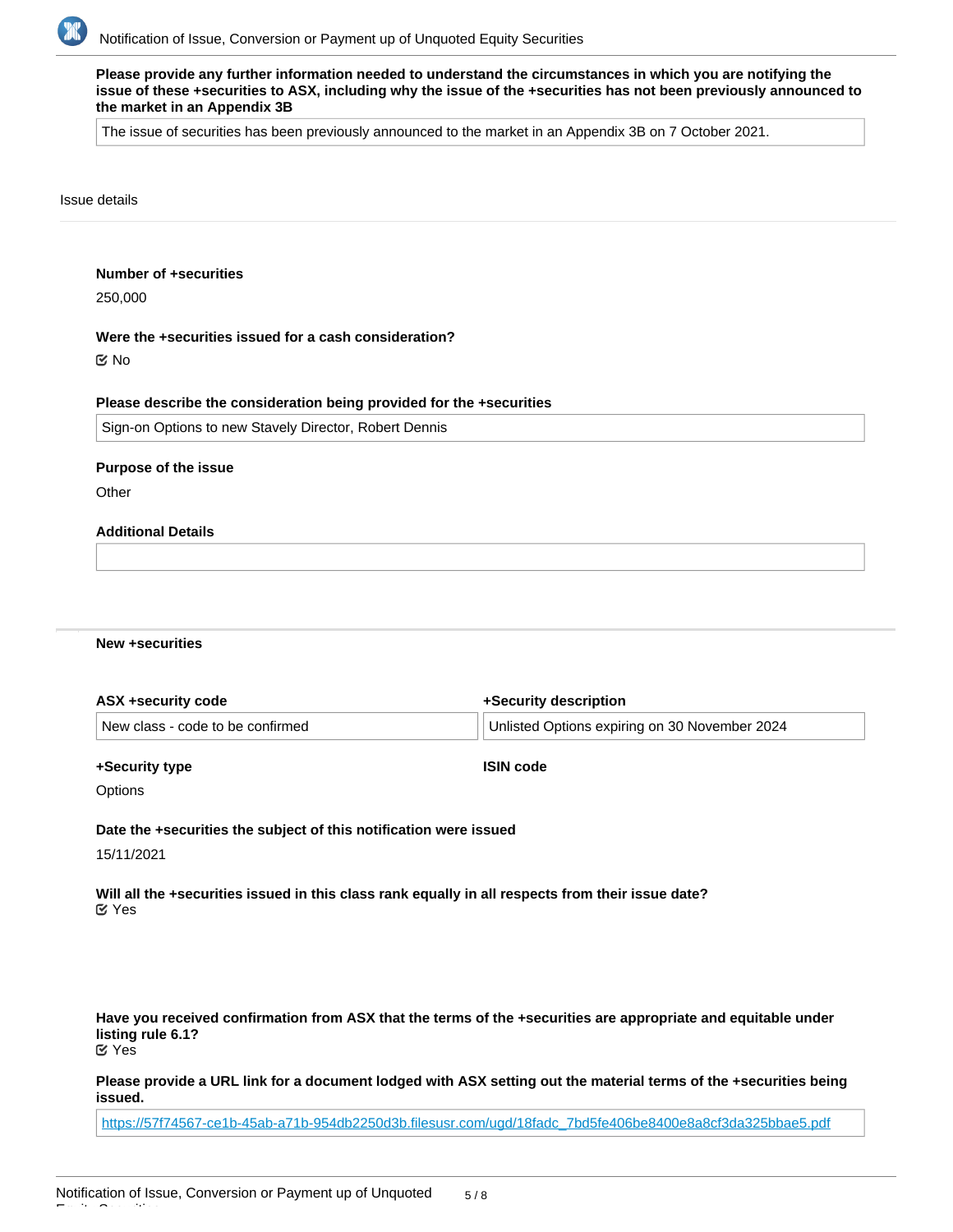

Options Details

**+Security currency** AUD - Australian Dollar **Exercise price** AUD 0.71000000 **Expiry date** 30/11/2024

**Details of the existing class of +security that will be issued upon exercise or conversion of this new class of company option**

**Other** 

### **Description**

Unlisted Options expiring 30 November 2024

### **Any other information the entity wishes to provide about the +securities the subject of this notification**

**Please provide any further information needed to understand the circumstances in which you are notifying the issue of these +securities to ASX, including why the issue of the +securities has not been previously announced to the market in an Appendix 3B**

The issue of securities has been previously announced to the market in an Appendix 3B on 7 October 2021.

Issue details

### **Number of +securities**

3,300,000

### **Were the +securities issued for a cash consideration?**

No

### **Please describe the consideration being provided for the +securities**

Nil consideration - to provide an incentive component in the Directors' remuneration package

### **Purpose of the issue**

**Other** 

### **Additional Details**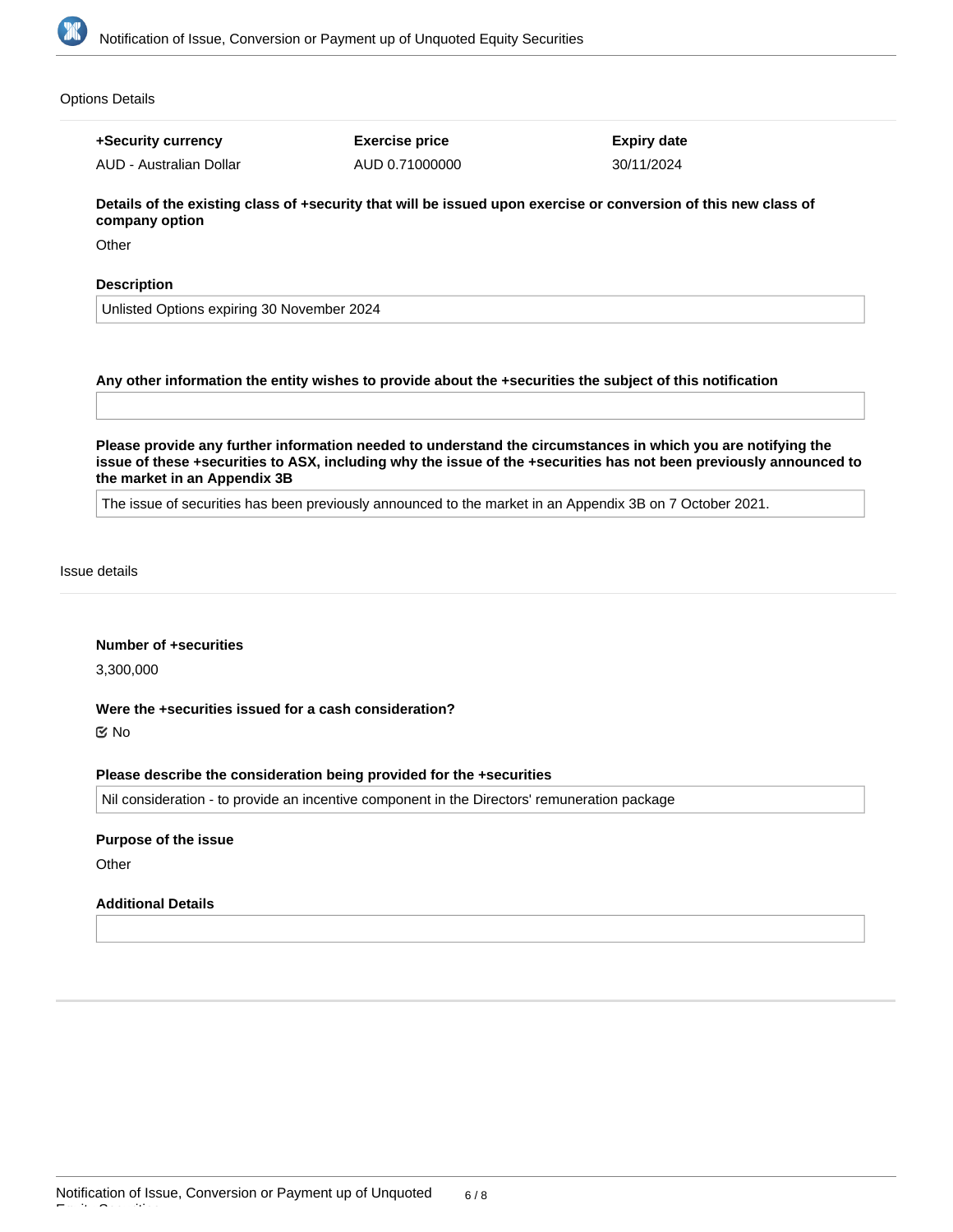

Part 4 - +Securities on issue

| Following the issue, conversion or payment up of the +securities the subject of this application, the +securities of<br>the entity will comprise:<br>(A discrepancy in these figures compared to your own may be due to a matter of timing if there is more than one<br>application for quotation/issuance currently with ASX for processing.) |                                                |
|------------------------------------------------------------------------------------------------------------------------------------------------------------------------------------------------------------------------------------------------------------------------------------------------------------------------------------------------|------------------------------------------------|
| 4.1 Quoted +Securities (Total number of each +class of +securities quoted)                                                                                                                                                                                                                                                                     |                                                |
| ASX +security code and description                                                                                                                                                                                                                                                                                                             | Total number of<br>+securities on issue        |
| SVY: ORDINARY FULLY PAID                                                                                                                                                                                                                                                                                                                       | 260,961,452                                    |
| 4.2 Unquoted +Securities (Total number of each +class of +securities issued but not quoted on ASX)                                                                                                                                                                                                                                             |                                                |
| ASX +security code and description                                                                                                                                                                                                                                                                                                             | <b>Total number of</b><br>+securities on issue |
| SVYAB: OPTION EXPIRING 31-OCT-2023 EX \$1.20                                                                                                                                                                                                                                                                                                   | 4,102,500                                      |
| SVYAG: OPTION EXPIRING 30-NOV-2022 EX \$0.56                                                                                                                                                                                                                                                                                                   | 200,000                                        |

| SVYAA : OPTION EXPIRING 30-NOV-2022 EX \$1.47 | 2,700,000 |
|-----------------------------------------------|-----------|
|                                               |           |

| New class - code to be confirmed: Unlisted Options expiring 30 November 2022    | 250,000   |
|---------------------------------------------------------------------------------|-----------|
|                                                                                 |           |
| New class - code to be confirmed: Unlisted Options expiring on 30 November 2024 | 3.300.000 |